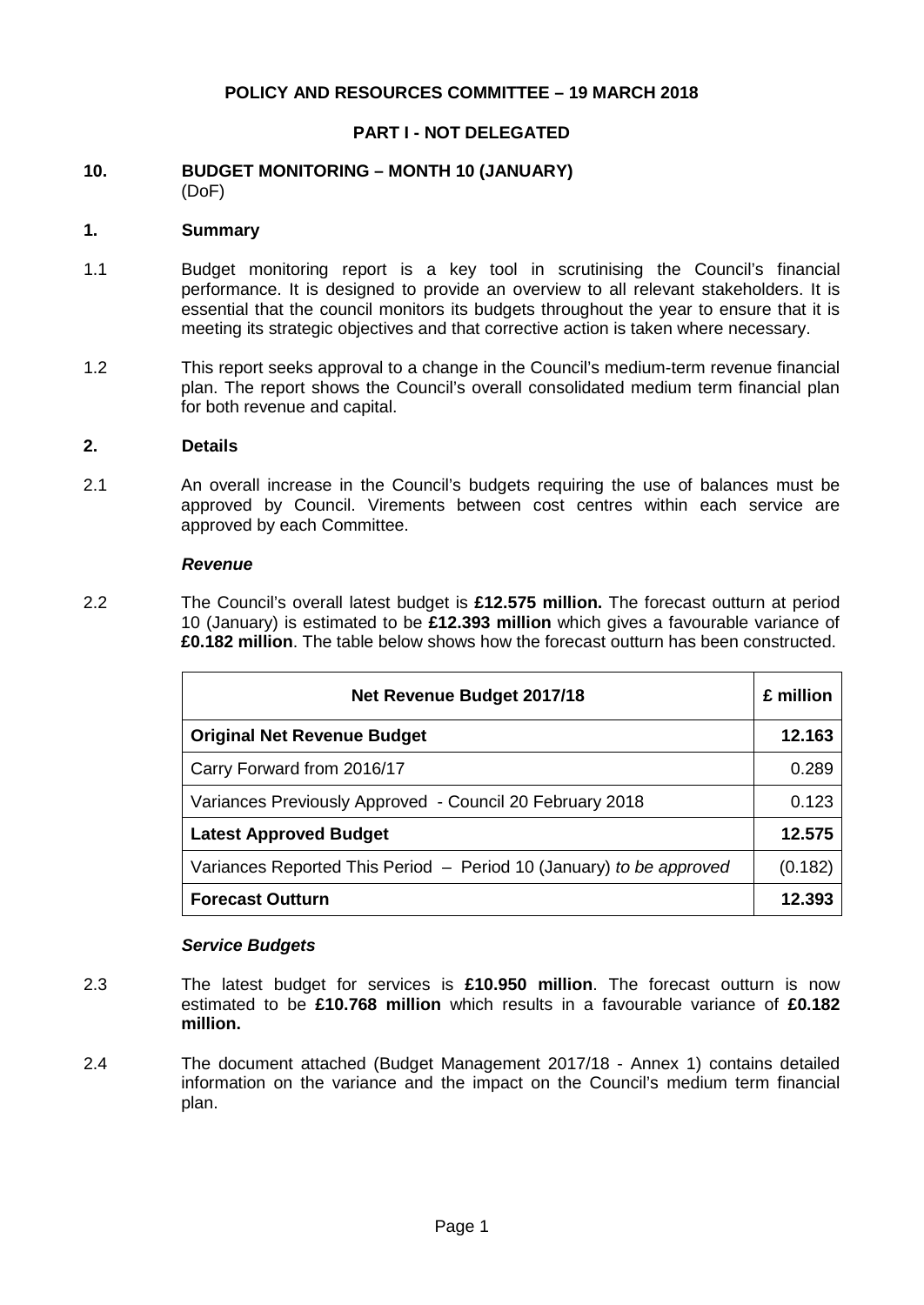## *Capital*

2.5 The latest 2017/18 budget is £18.585 million. Services have identified a variance of £0.750 million which has reduced the budget to £17.835 million. The table below shows how the forecast outturn has been constructed.

| <b>Capital Investment Programme 2017/18</b>                         |         |  |
|---------------------------------------------------------------------|---------|--|
| <b>Original Budget</b>                                              | 17.605  |  |
| Re-phasing from 2016/17                                             | 3.974   |  |
| Variances Previously Approved - Council 20 February 2018            | (2.994) |  |
| <b>Latest Approved Budget</b>                                       | 18.585  |  |
| Variances Reported This Period - Period 10 (January) to be approved | (0.750) |  |
| <b>Forecast Outturn</b>                                             | 17.835  |  |

2.6 The document attached (Budget Management 2017/18 - Annex 1) contains detailed information on the variance and the impact on the Council's medium term financial plan.

## **3. Options/Reasons for Recommendation**

3.1 The recommendations below enable the Committee to make recommendations to Council concerning their budget.

## **4. Policy / Budget Reference and Implications**

- 4.1 In accordance with the Council's financial procedure rules, if the recommendations are accepted, this will amend the Council's budgets.
- 4.2 There are no substantial changes to Council policy resulting from this report.
- **5. Legal, Equal Opportunities, Staffing, Environmental, Community Safety, Public Health, Customer Services Centre, Communications & Website, and Health & Safety Implications**
- 5.1 None specific.

## **6. Financial Implications**

6.1 The following revenue and capital variations have been identified for all Service Committees for Period 10 (end of January).

| Variance                                                | 2017/18             | 2018/19 2019/20 2020/21 |  |
|---------------------------------------------------------|---------------------|-------------------------|--|
| <b>Revenue</b> - (Favourable)/ Unfavourable   (182,180) |                     |                         |  |
| <b>Capital</b> - Increase / (Decrease)                  | $(749,560)$ 749,560 |                         |  |

# **7. Risk Management Implications**

- 7.1 There are no risks to the Council in agreeing the recommendations.
- 7.2 The following table gives the risks if the recommendations are rejected, together with a scored assessment of their impact and likelihood: